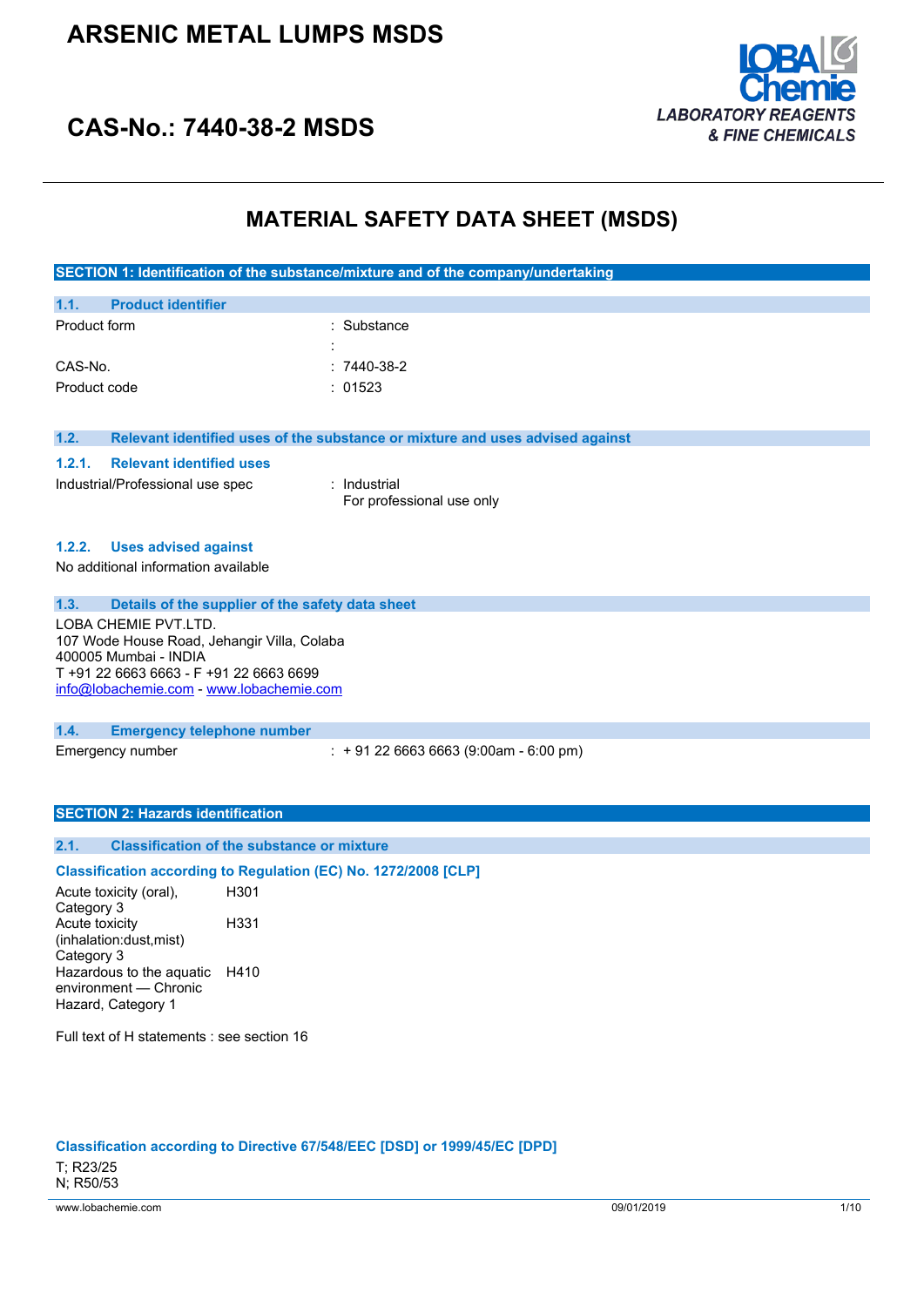Safety Data Sheet

Full text of R-phrases: see section 16

# **Adverse physicochemical, human health and environmental effects**

No additional information available



#### **2.3. Other hazards**

No additional information available

## **SECTION 3: Composition/information on ingredients**

### **3.1. Substances**

| <b>Name</b>              | <b>Product identifier</b> | $\%$ |
|--------------------------|---------------------------|------|
| LUMPS<br>ARSENIC METAL L | 7440-38-2<br>'CAS-No.     | 100  |

Full text of R- and H-statements: see section 16

### **3.2. Mixtures**

Not applicable

| <b>SECTION 4: First aid measures</b>             |                                                                                                                                                                                     |
|--------------------------------------------------|-------------------------------------------------------------------------------------------------------------------------------------------------------------------------------------|
|                                                  |                                                                                                                                                                                     |
| 4.1.<br><b>Description of first aid measures</b> |                                                                                                                                                                                     |
| First-aid measures after inhalation              | : Remove person to fresh air and keep comfortable for breathing. Give oxygen or<br>artificial respiration if necessary. If you feel unwell, seek medical advice.                    |
| First-aid measures after skin contact            | : Wash skin with plenty of water. If skin irritation occurs: Get medical advice/attention.                                                                                          |
| First-aid measures after eye contact             | : Remove contact lenses, if present and easy to do. Continue rinsing. Rinse cautiously<br>with water for several minutes. If eye irritation persists: Get medical advice/attention. |
| First-aid measures after ingestion               | : Rinse mouth out with water. If you feel unwell, seek medical advice.                                                                                                              |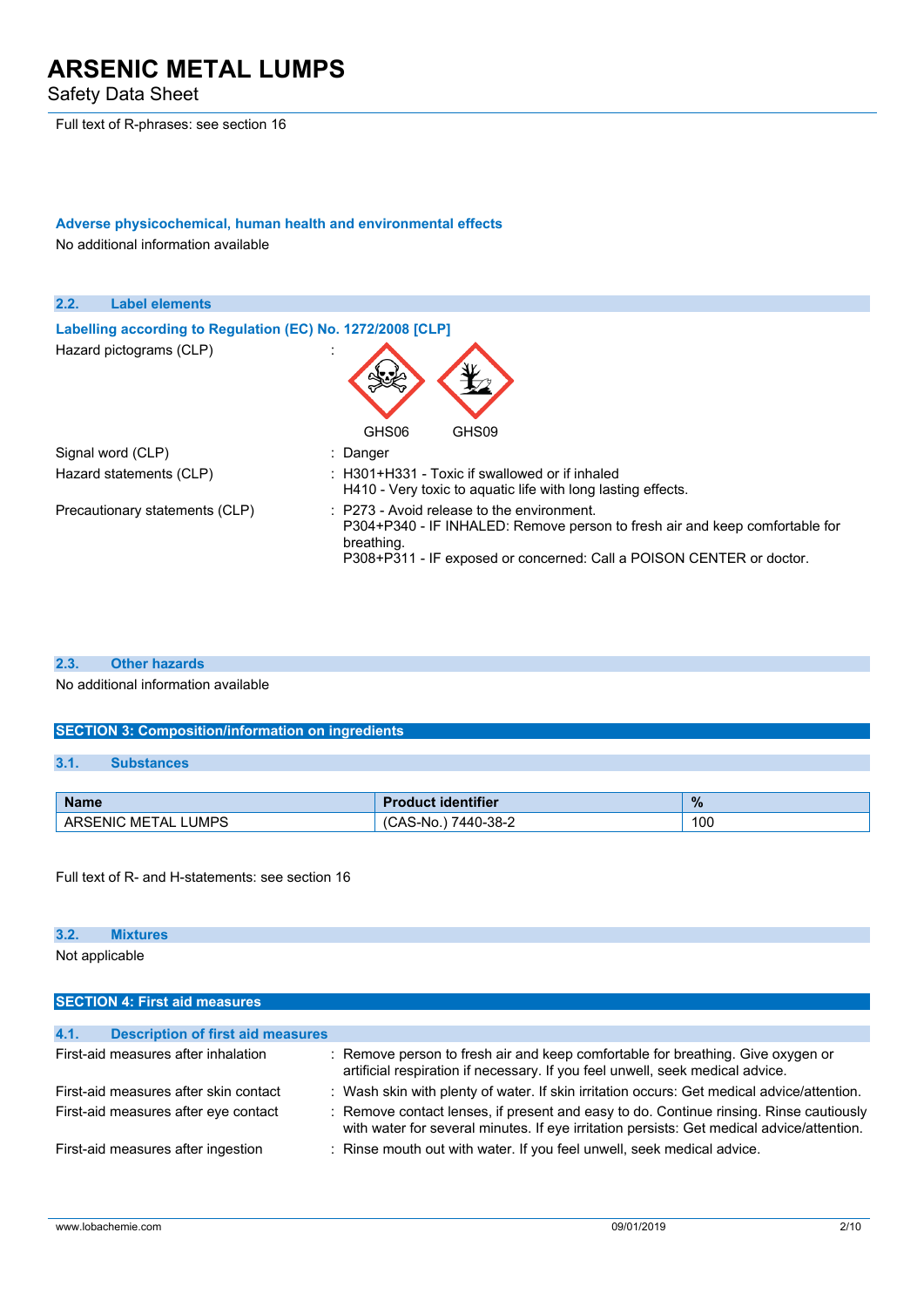| 4.2.<br>Most important symptoms and effects, both acute and delayed         |                                                                                                                            |
|-----------------------------------------------------------------------------|----------------------------------------------------------------------------------------------------------------------------|
| Symptoms/effects after inhalation                                           | : Toxic if inhaled.                                                                                                        |
| Symptoms/effects after ingestion                                            | : Toxic if swallowed.                                                                                                      |
| 4.3.                                                                        | Indication of any immediate medical attention and special treatment needed                                                 |
| Treat symptomatically.                                                      |                                                                                                                            |
| <b>SECTION 5: Firefighting measures</b>                                     |                                                                                                                            |
| 5.1.<br><b>Extinguishing media</b>                                          |                                                                                                                            |
| Suitable extinguishing media                                                | : dry chemical powder, alcohol-resistant foam, carbon dioxide (CO2).                                                       |
| Unsuitable extinguishing media                                              | : Do not use a heavy water stream.                                                                                         |
| 5.2.<br>Special hazards arising from the substance or mixture               |                                                                                                                            |
| No additional information available                                         |                                                                                                                            |
|                                                                             |                                                                                                                            |
| 5.3.<br><b>Advice for firefighters</b>                                      |                                                                                                                            |
| Protection during firefighting                                              | : Do not attempt to take action without suitable protective equipment.                                                     |
| <b>SECTION 6: Accidental release measures</b>                               |                                                                                                                            |
| 6.1.                                                                        | Personal precautions, protective equipment and emergency procedures                                                        |
| 6.1.1.<br>For non-emergency personnel                                       |                                                                                                                            |
| <b>Emergency procedures</b>                                                 | : Avoid contact with skin, eyes and clothing.                                                                              |
| 6.1.2.<br>For emergency responders                                          |                                                                                                                            |
| Protective equipment                                                        | : Use personal protective equipment as required.                                                                           |
|                                                                             |                                                                                                                            |
| 6.2.<br><b>Environmental precautions</b>                                    |                                                                                                                            |
| Very toxic to aquatic life with long lasting effects.                       |                                                                                                                            |
| 6.3.<br>Methods and material for containment and cleaning up                |                                                                                                                            |
| Methods for cleaning up                                                     | : Clean contaminated surfaces with an excess of water.                                                                     |
|                                                                             |                                                                                                                            |
| <b>Reference to other sections</b><br>6.4.                                  |                                                                                                                            |
| No additional information available                                         |                                                                                                                            |
| <b>SECTION 7: Handling and storage</b>                                      |                                                                                                                            |
| 7.1.<br><b>Precautions for safe handling</b>                                |                                                                                                                            |
| Precautions for safe handling                                               | : Avoid contact with skin and eyes.                                                                                        |
| Hygiene measures                                                            | : Wash hands and other exposed areas with mild soap and water before eating,<br>drinking or smoking and when leaving work. |
| <b>Conditions for safe storage, including any incompatibilities</b><br>7.2. |                                                                                                                            |
| Storage conditions                                                          | : Store in a well-ventilated place. Keep container tightly closed.                                                         |
|                                                                             |                                                                                                                            |
| 7.3.<br><b>Specific end use(s)</b>                                          |                                                                                                                            |
| No additional information available                                         |                                                                                                                            |
| <b>SECTION 8: Exposure controls/personal protection</b>                     |                                                                                                                            |
| 8.1.<br><b>Control parameters</b>                                           |                                                                                                                            |
| No additional information available                                         |                                                                                                                            |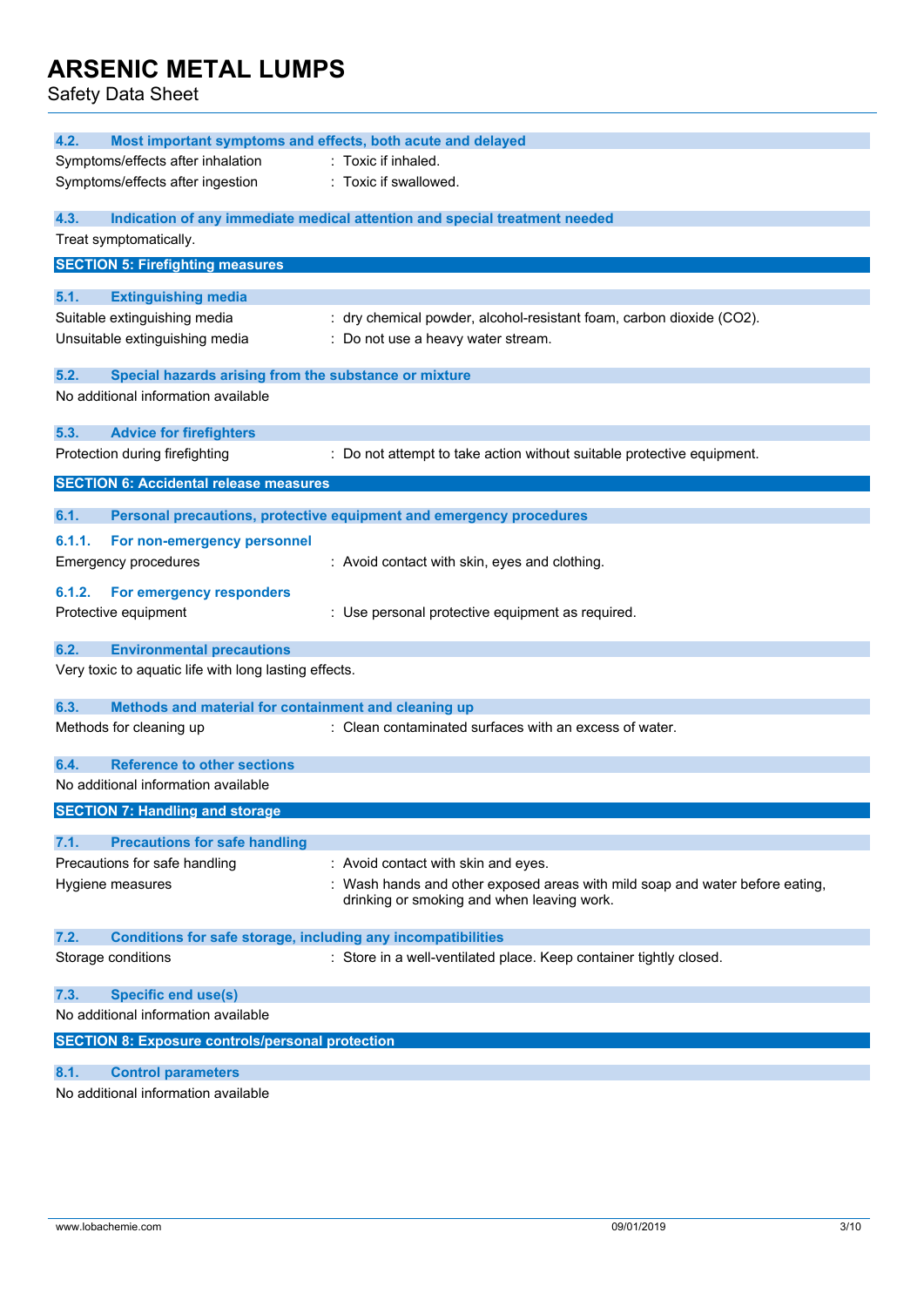Safety Data Sheet

| 8.2.<br><b>Exposure controls</b>                                                |                                                    |  |  |  |
|---------------------------------------------------------------------------------|----------------------------------------------------|--|--|--|
| Hand protection                                                                 | : Protective gloves                                |  |  |  |
| Eye protection                                                                  | Chemical goggles or safety glasses                 |  |  |  |
| Skin and body protection                                                        | : Wear suitable protective clothing                |  |  |  |
| : Wear respiratory protection.<br>Respiratory protection                        |                                                    |  |  |  |
| <b>SECTION 9: Physical and chemical properties</b>                              |                                                    |  |  |  |
| 9.1.<br>Information on basic physical and chemical properties<br>Physical state | : Solid                                            |  |  |  |
| Molecular mass<br>Colour                                                        | : 74.92 g/mol<br>: Grey colour.                    |  |  |  |
| Odour                                                                           | : No data available                                |  |  |  |
| Odour threshold                                                                 | : No data available                                |  |  |  |
|                                                                                 | : No data available                                |  |  |  |
| pH                                                                              |                                                    |  |  |  |
| Relative evaporation rate (butylacetate=1)                                      | : No data available<br>: 817 $°C$                  |  |  |  |
| Melting point                                                                   |                                                    |  |  |  |
| Freezing point                                                                  | : No data available                                |  |  |  |
| Boiling point                                                                   | : No data available                                |  |  |  |
| Flash point                                                                     | : No data available                                |  |  |  |
| Auto-ignition temperature                                                       | : No data available                                |  |  |  |
| Decomposition temperature                                                       | : No data available                                |  |  |  |
| Flammability (solid, gas)                                                       | : No data available                                |  |  |  |
| Vapour pressure                                                                 | : No data available                                |  |  |  |
| Relative vapour density at 20 °C                                                | : No data available                                |  |  |  |
| Relative density                                                                | No data available                                  |  |  |  |
| Density<br>Solubility                                                           | : $5.727$ g/cm <sup>3</sup><br>: No data available |  |  |  |
| Log Pow                                                                         | : No data available                                |  |  |  |
| Viscosity, kinematic                                                            | : No data available                                |  |  |  |
| Viscosity, dynamic                                                              | : No data available                                |  |  |  |
| Explosive properties                                                            | : No data available                                |  |  |  |
| Oxidising properties                                                            | : No data available                                |  |  |  |
| <b>Explosive limits</b>                                                         | : No data available                                |  |  |  |

## **9.2. Other information**

No additional information available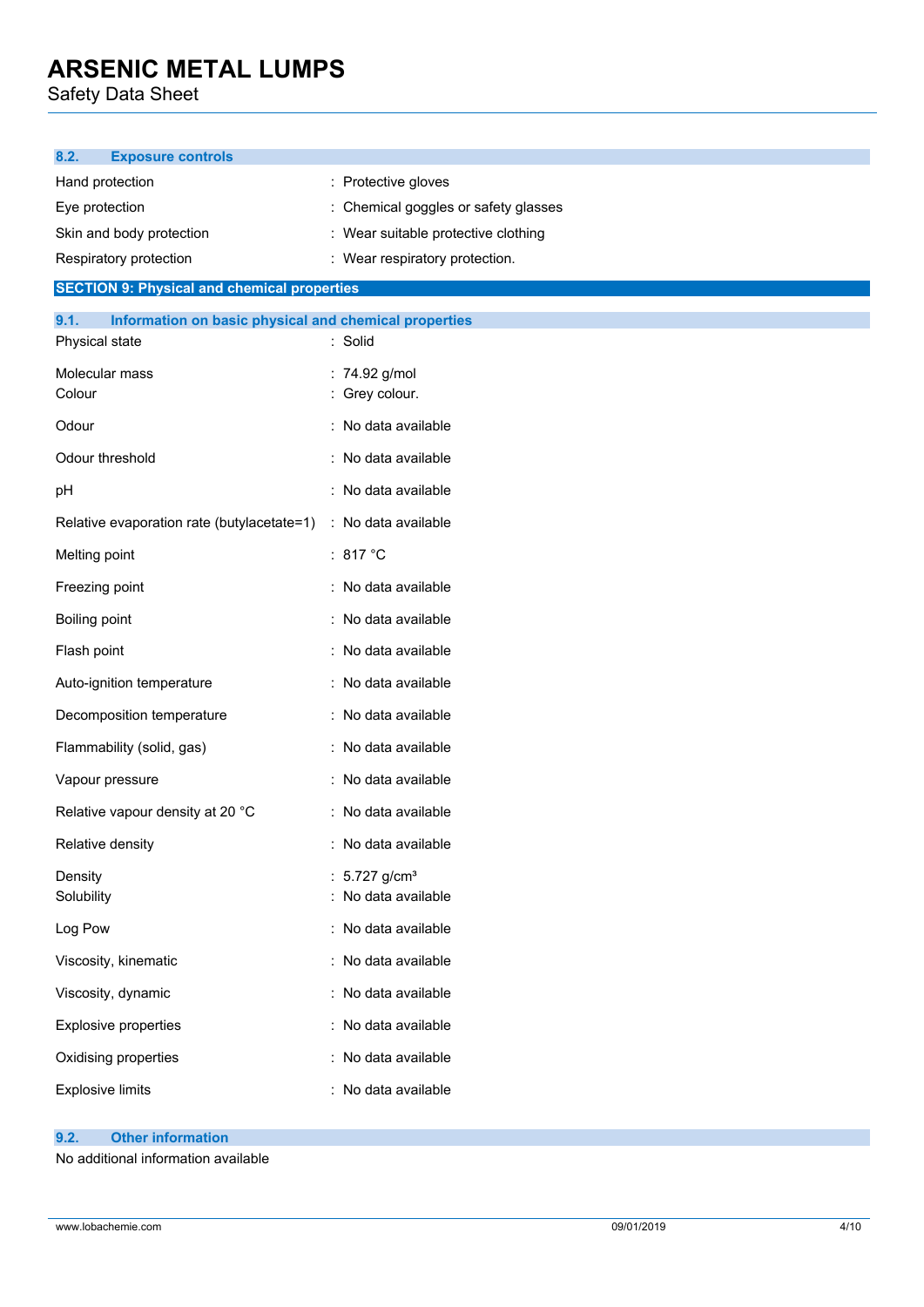# Safety Data Sheet

| Salely Dala Sileel                                                                                                        |                                                                      |
|---------------------------------------------------------------------------------------------------------------------------|----------------------------------------------------------------------|
| <b>SECTION 10: Stability and reactivity</b>                                                                               |                                                                      |
| 10.1.<br><b>Reactivity</b>                                                                                                |                                                                      |
| No additional information available                                                                                       |                                                                      |
|                                                                                                                           |                                                                      |
| 10.2.<br><b>Chemical stability</b>                                                                                        |                                                                      |
| Stable under normal conditions.                                                                                           |                                                                      |
| 10.3.<br><b>Possibility of hazardous reactions</b>                                                                        |                                                                      |
| No additional information available                                                                                       |                                                                      |
|                                                                                                                           |                                                                      |
| 10.4.<br><b>Conditions to avoid</b>                                                                                       |                                                                      |
| Direct sunlight.                                                                                                          |                                                                      |
|                                                                                                                           |                                                                      |
| <b>Incompatible materials</b><br>10.5.                                                                                    |                                                                      |
| No additional information available                                                                                       |                                                                      |
| <b>Hazardous decomposition products</b><br>10.6.                                                                          |                                                                      |
| No additional information available                                                                                       |                                                                      |
|                                                                                                                           |                                                                      |
| <b>SECTION 11: Toxicological information</b>                                                                              |                                                                      |
|                                                                                                                           |                                                                      |
| 11.1.<br><b>Information on toxicological effects</b>                                                                      |                                                                      |
| Acute toxicity                                                                                                            | : Oral: Toxic if swallowed. Inhalation:dust, mist: Toxic if inhaled. |
|                                                                                                                           |                                                                      |
|                                                                                                                           |                                                                      |
|                                                                                                                           |                                                                      |
|                                                                                                                           |                                                                      |
|                                                                                                                           |                                                                      |
|                                                                                                                           |                                                                      |
|                                                                                                                           |                                                                      |
|                                                                                                                           |                                                                      |
| Reproductive toxicity                                                                                                     | Not classified                                                       |
|                                                                                                                           |                                                                      |
|                                                                                                                           |                                                                      |
| STOT-repeated exposure                                                                                                    | : Not classified                                                     |
|                                                                                                                           |                                                                      |
|                                                                                                                           |                                                                      |
| Aspiration hazard                                                                                                         | : Not classified                                                     |
|                                                                                                                           |                                                                      |
| Skin corrosion/irritation<br>Serious eye damage/irritation<br>Respiratory or skin sensitisation<br>Germ cell mutagenicity | Not classified<br>Not classified<br>Not classified<br>Not classified |
|                                                                                                                           |                                                                      |
|                                                                                                                           |                                                                      |
| Carcinogenicity                                                                                                           | : Not classified                                                     |
|                                                                                                                           |                                                                      |
|                                                                                                                           |                                                                      |
|                                                                                                                           |                                                                      |
|                                                                                                                           |                                                                      |
| STOT-single exposure                                                                                                      | Not classified                                                       |
|                                                                                                                           |                                                                      |
|                                                                                                                           |                                                                      |
|                                                                                                                           |                                                                      |
|                                                                                                                           |                                                                      |
|                                                                                                                           |                                                                      |
|                                                                                                                           |                                                                      |
|                                                                                                                           |                                                                      |

# **SECTION 12: Ecological information**

|                                     | 12.1. Toxicity |  |  |
|-------------------------------------|----------------|--|--|
| No additional information available |                |  |  |

## **12.2. Persistence and degradability**

No additional information available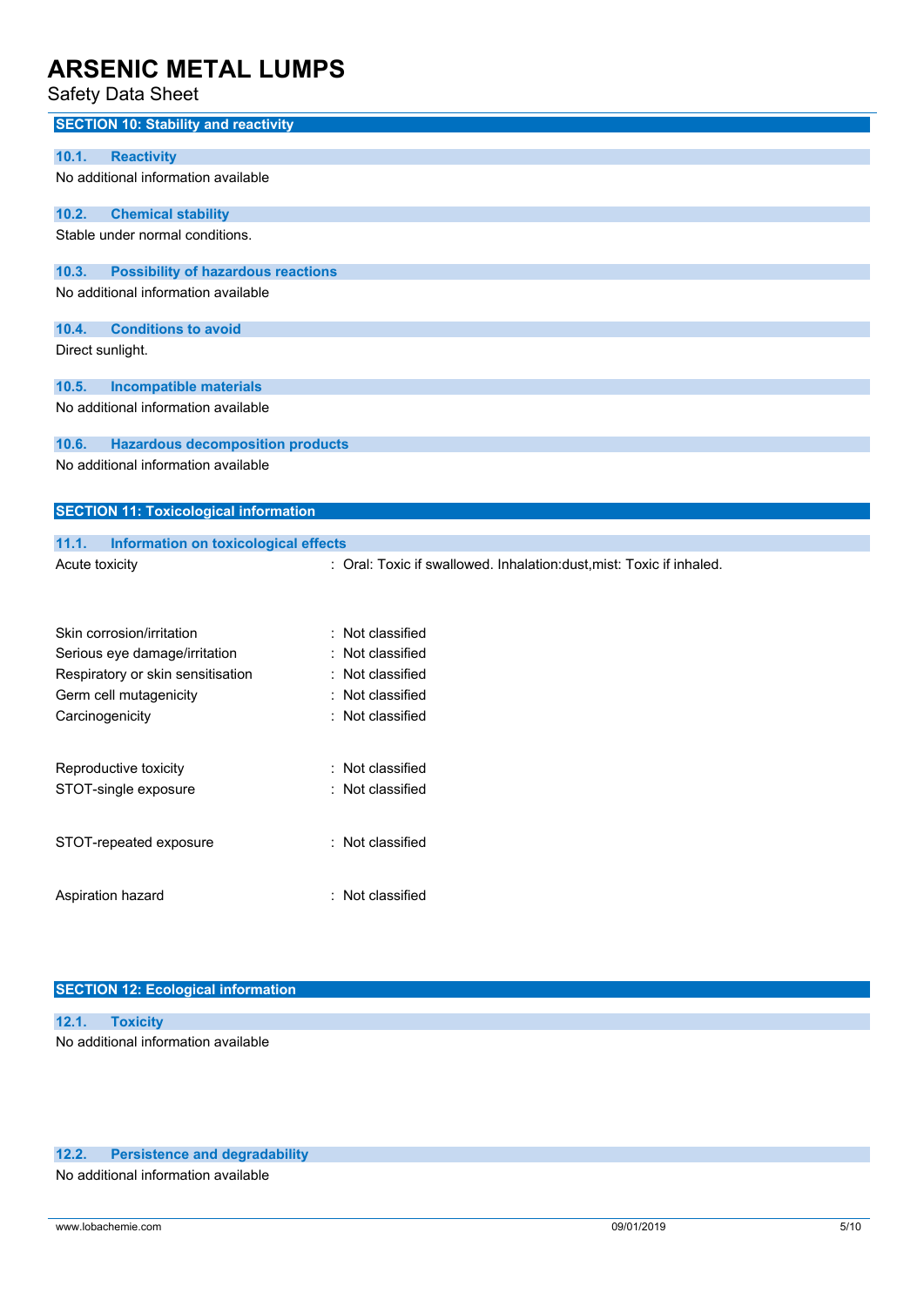| 12.3.<br><b>Bioaccumulative potential</b>          |                                                                                  |
|----------------------------------------------------|----------------------------------------------------------------------------------|
| No additional information available                |                                                                                  |
|                                                    |                                                                                  |
| 12.4.<br><b>Mobility in soil</b>                   |                                                                                  |
| No additional information available                |                                                                                  |
|                                                    |                                                                                  |
| 12.5.<br><b>Results of PBT and vPvB assessment</b> |                                                                                  |
| No additional information available                |                                                                                  |
|                                                    |                                                                                  |
|                                                    |                                                                                  |
| <b>Other adverse effects</b><br>12.6.              |                                                                                  |
| No additional information available                |                                                                                  |
| <b>SECTION 13: Disposal considerations</b>         |                                                                                  |
| 13.1.<br><b>Waste treatment methods</b>            |                                                                                  |
| No additional information available                |                                                                                  |
| <b>SECTION 14: Transport information</b>           |                                                                                  |
| In accordance with ADR / RID / IMDG / IATA / ADN   |                                                                                  |
|                                                    |                                                                                  |
|                                                    |                                                                                  |
| 14.1.<br><b>UN number</b>                          |                                                                                  |
| UN-No. (ADR)                                       | : 1558                                                                           |
| UN-No. (IMDG)                                      | : 1558                                                                           |
| UN-No. (IATA)                                      | : 1558                                                                           |
| UN-No. (ADN)                                       | : 1558                                                                           |
| UN-No. (RID)                                       | : 1558                                                                           |
| 14.2.<br><b>UN proper shipping name</b>            |                                                                                  |
| Proper Shipping Name (ADR)                         | : ARSENIC                                                                        |
| Proper Shipping Name (IMDG)                        | : ARSENIC                                                                        |
| Proper Shipping Name (IATA)                        | : Arsenic                                                                        |
| Proper Shipping Name (ADN)                         | <b>ARSENIC</b>                                                                   |
| Proper Shipping Name (RID)                         | : ARSENIC                                                                        |
| Transport document description (ADR)               | : UN 1558 ARSENIC, 6.1, II, (D/E), ENVIRONMENTALLY HAZARDOUS                     |
| Transport document description (IMDG)              | : UN 1558 ARSENIC, 6.1, II, MARINE POLLUTANT/ENVIRONMENTALLY<br><b>HAZARDOUS</b> |
| Transport document description (IATA)              | : UN 1558 Arsenic, 6.1, II, ENVIRONMENTALLY HAZARDOUS                            |
| Transport document description (ADN)               | : UN 1558 ARSENIC, 6.1, II, ENVIRONMENTALLY HAZARDOUS                            |
| Transport document description (RID)               | : UN 1558 ARSENIC, 6.1, II, ENVIRONMENTALLY HAZARDOUS                            |
|                                                    |                                                                                  |

|                                  | <b>Transport hazard class(es)</b> |  |
|----------------------------------|-----------------------------------|--|
| <b>ADR</b>                       |                                   |  |
| Transport hazard class(es) (ADR) | $\therefore$ 6.1                  |  |
| Danger labels (ADR)              | $\therefore$ 6.1                  |  |

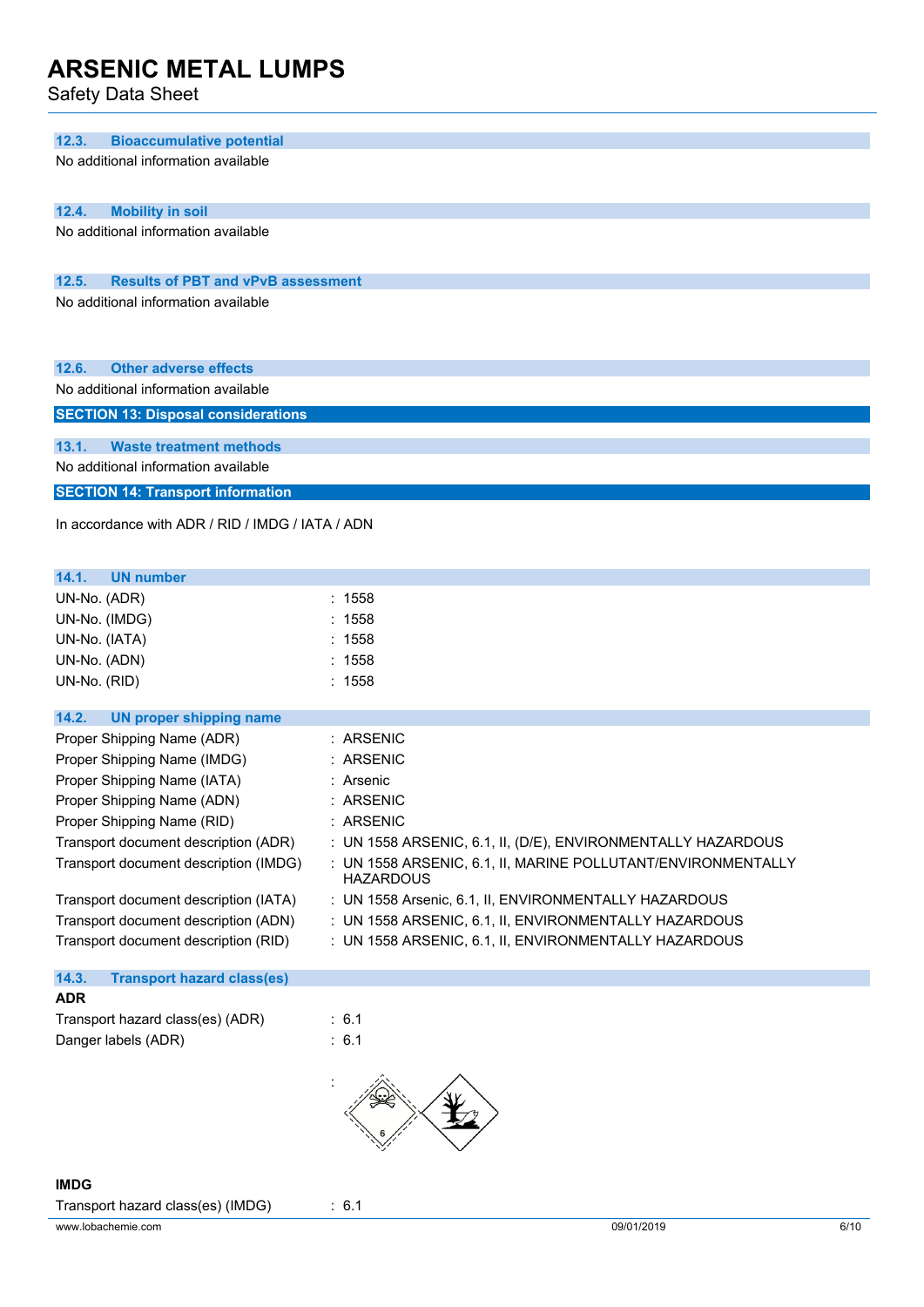| Danger labels (IMDG)                             | : 6.1                     |
|--------------------------------------------------|---------------------------|
|                                                  |                           |
|                                                  |                           |
| <b>IATA</b><br>Transport hazard class(es) (IATA) | : 6.1                     |
| Hazard labels (IATA)                             | : 6.1                     |
|                                                  |                           |
|                                                  |                           |
|                                                  |                           |
| <b>ADN</b>                                       |                           |
| Transport hazard class(es) (ADN)                 | : 6.1                     |
| Danger labels (ADN)                              | : 6.1                     |
|                                                  |                           |
|                                                  |                           |
| RID                                              |                           |
| Transport hazard class(es) (RID)                 | : 6.1                     |
| Danger labels (RID)                              | : 6.1                     |
|                                                  |                           |
|                                                  |                           |
| 14.4.<br><b>Packing group</b>                    |                           |
| Packing group (ADR)                              | $\lesssim 11$             |
| Packing group (IMDG)                             | $\lesssim 11$             |
| Packing group (IATA)                             | $\lesssim 11$             |
| Packing group (ADN)                              | $\colon \, \mathrm{I\!I}$ |
| Packing group (RID)                              | $\lesssim 11$             |
| 14.5.<br><b>Environmental hazards</b>            |                           |

| Dangerous for the environment | : Yes                                    |
|-------------------------------|------------------------------------------|
| Marine pollutant              | : Yes                                    |
| Other information             | : No supplementary information available |

| <b>Special precautions for user</b><br>14.6. |                 |
|----------------------------------------------|-----------------|
| - Overland transport                         |                 |
| Classification code (ADR)                    | : T5            |
| Limited quantities (ADR)                     | : $500q$        |
| Excepted quantities (ADR)                    | : E4            |
| Packing instructions (ADR)                   | $:$ P002, IBC08 |
|                                              |                 |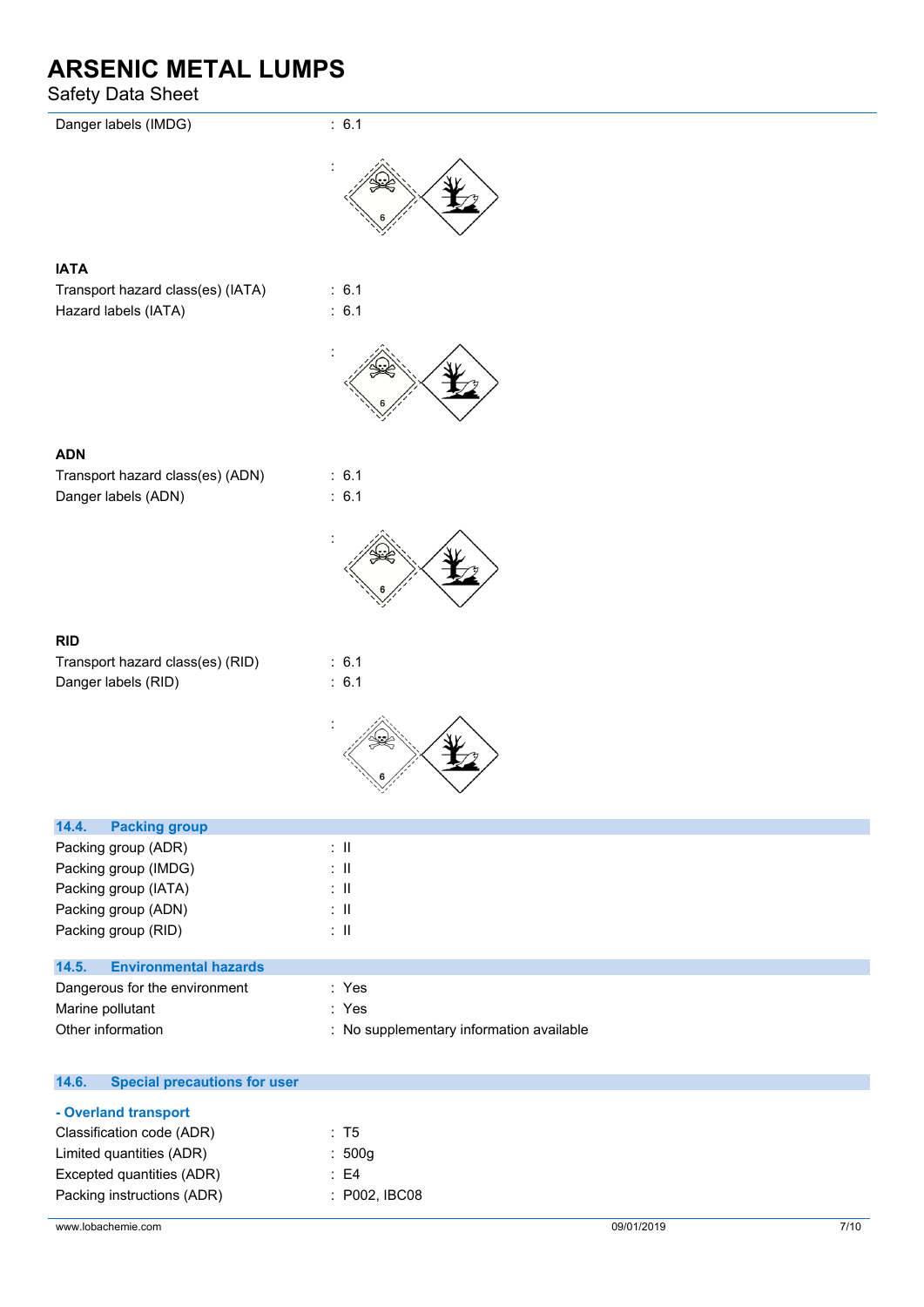| Special packing provisions (ADR)                                           | : B4                                                                                                                                |
|----------------------------------------------------------------------------|-------------------------------------------------------------------------------------------------------------------------------------|
| Mixed packing provisions (ADR)                                             | : MP10                                                                                                                              |
| Portable tank and bulk container<br>instructions (ADR)                     | : T3                                                                                                                                |
| Portable tank and bulk container special<br>provisions (ADR)               | : TP33                                                                                                                              |
| Tank code (ADR)                                                            | : SGAH                                                                                                                              |
| Tank special provisions (ADR)                                              | : TU15, TE19                                                                                                                        |
| Vehicle for tank carriage                                                  | : AT                                                                                                                                |
| Transport category (ADR)                                                   | : 2                                                                                                                                 |
| Special provisions for carriage - Packages<br>(ADR)                        | : V11                                                                                                                               |
| Special provisions for carriage - Loading,<br>unloading and handling (ADR) | : CV13, CV28                                                                                                                        |
| Special provisions for carriage - Operation<br>(ADR)                       | : S9, S19                                                                                                                           |
| Hazard identification number (Kemler No.) : 60                             |                                                                                                                                     |
| Orange plates                                                              | 60                                                                                                                                  |
|                                                                            | 1558                                                                                                                                |
| Tunnel restriction code (ADR)                                              | : D/E                                                                                                                               |
| EAC code                                                                   | : 2Z                                                                                                                                |
| - Transport by sea                                                         |                                                                                                                                     |
| Packing instructions (IMDG)                                                | : P002                                                                                                                              |
| IBC packing instructions (IMDG)                                            | : IBC08                                                                                                                             |
| IBC special provisions (IMDG)                                              | : B21, B4                                                                                                                           |
| Tank instructions (IMDG)                                                   | : T3                                                                                                                                |
| Tank special provisions (IMDG)                                             | : TP33                                                                                                                              |
| EmS-No. (Fire)                                                             | $: F-A$                                                                                                                             |
| EmS-No. (Spillage)                                                         | $: S-A$                                                                                                                             |
| Stowage category (IMDG)                                                    | : A                                                                                                                                 |
| Properties and observations (IMDG)                                         | : Silvery, brittle, crystalline solid with the appearance of a metal. Toxic if swallowed, by<br>skin contact or by dust inhalation. |
| - Air transport                                                            |                                                                                                                                     |
| PCA Excepted quantities (IATA)                                             | $\therefore$ E4                                                                                                                     |
| PCA Limited quantities (IATA)                                              | : Y644                                                                                                                              |
| PCA limited quantity max net quantity<br>(IATA)                            | : 1kg                                                                                                                               |
| PCA packing instructions (IATA)                                            | :669                                                                                                                                |
| PCA max net quantity (IATA)                                                | : 25kg                                                                                                                              |
| CAO packing instructions (IATA)                                            | : 676                                                                                                                               |
| CAO max net quantity (IATA)                                                | : 100kg                                                                                                                             |
| ERG code (IATA)                                                            | : 6L                                                                                                                                |
| - Inland waterway transport                                                |                                                                                                                                     |
| Classification code (ADN)                                                  | : T5                                                                                                                                |
| Special provisions (ADN)                                                   | : 802                                                                                                                               |
| Limited quantities (ADN)                                                   | : 500 g                                                                                                                             |
| Excepted quantities (ADN)                                                  | E4                                                                                                                                  |
| Equipment required (ADN)                                                   | $:$ PP, EP                                                                                                                          |
| Number of blue cones/lights (ADN)                                          | $\therefore$ 2                                                                                                                      |
|                                                                            |                                                                                                                                     |
| - Rail transport                                                           |                                                                                                                                     |
| Classification code (RID)                                                  | : T5                                                                                                                                |
| www.lobachemie.com                                                         | 09/01/2019<br>8/10                                                                                                                  |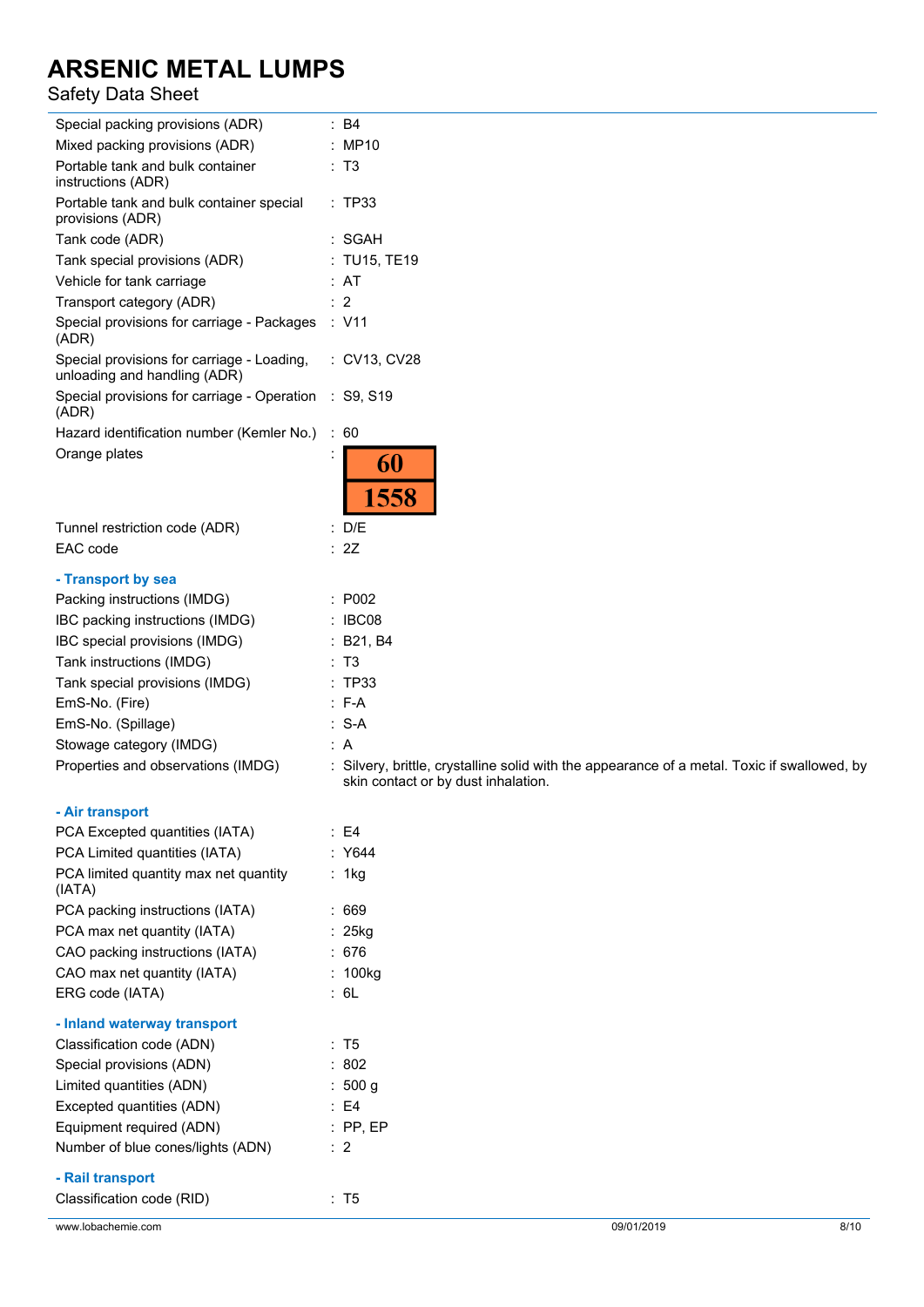# Safety Data Sheet

| Excepted quantities (RID)                                                  |  | : E4               |
|----------------------------------------------------------------------------|--|--------------------|
| Packing instructions (RID)                                                 |  | : P002, IBC08      |
| Special packing provisions (RID)                                           |  | : B4               |
| Mixed packing provisions (RID)                                             |  | : MP10             |
| Portable tank and bulk container<br>instructions (RID)                     |  | : T3               |
| Portable tank and bulk container special<br>provisions (RID)               |  | : TP33             |
| Tank codes for RID tanks (RID)                                             |  | : SGAH             |
| Special provisions for RID tanks (RID)                                     |  | : TU15             |
| Transport category (RID)                                                   |  | : 2                |
| Special provisions for carriage - Packages<br>(RID)                        |  | : W11              |
| Special provisions for carriage - Loading,<br>unloading and handling (RID) |  | : CW13, CW28, CW31 |
| Colis express (express parcels) (RID)                                      |  | : CE9              |
| Hazard identification number (RID)                                         |  | : 60               |
|                                                                            |  |                    |

## **14.7. Transport in bulk according to Annex II of MARPOL 73/78 and the IBC Code**

Not applicable

**SECTION 15: Regulatory information**

**15.1. Safety, health and environmental regulations/legislation specific for the substance or mixture**

## **15.1.1. EU-Regulations**

No REACH Annex XVII restrictions ARSENIC METAL LUMPS is not on the REACH Candidate List ARSENIC METAL LUMPS is not on the REACH Annex XIV List

## **15.1.2. National regulations**

# **Germany**

| Reference to AwSV                                                                       | : Water hazard class (WGK) 3, Highly hazardous to water (Classification according to<br>AwSV; ID No. 7954) |
|-----------------------------------------------------------------------------------------|------------------------------------------------------------------------------------------------------------|
| 12th Ordinance Implementing the Federal<br>Immission Control Act - 12. BlmSchV          | : Is not subject of the 12. BlmSchV (Hazardous Incident Ordinance)                                         |
| <b>Netherlands</b>                                                                      |                                                                                                            |
| SZW-lijst van kankerverwekkende stoffen                                                 | : The substance is not listed                                                                              |
| SZW-lijst van mutagene stoffen                                                          | $:$ The substance is not listed                                                                            |
| NIET-limitatieve lijst van voor de<br>voortplanting giftige stoffen – Borstvoeding      | $:$ The substance is not listed                                                                            |
| NIET-limitatieve lijst van voor de<br>voortplanting giftige stoffen -<br>Vruchtbaarheid | $\therefore$ The substance is not listed                                                                   |
| NIET-limitatieve lijst van voor de<br>voortplanting giftige stoffen – Ontwikkeling      | $\therefore$ The substance is not listed                                                                   |

## **Denmark**